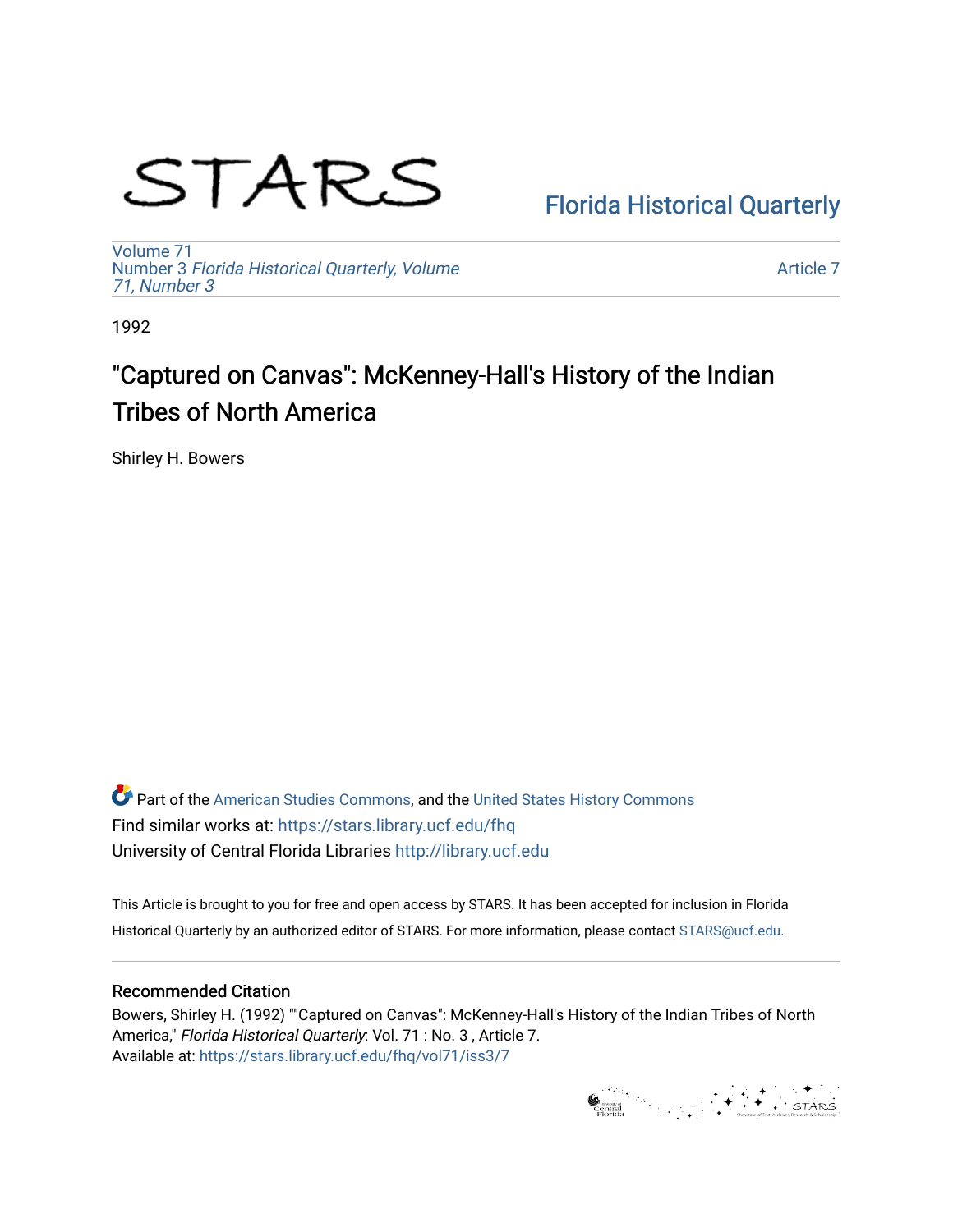#### "CAPTURED ON CANVAS": McKENNEY-HALL'S *HISTORY OF THE INDIAN TRIBES OF NORTH AMERICA*

#### by SHIRLEY H. BOWERS

T HOMAS LOTTAINE McKenney was the second superinten-<br>
dent of Indian Trade and later the first director of the dent of Indian Trade and later the first director of the Bureau of Indian Affairs. Born March 21, 1785, in Somerset County, Maryland, he was twenty-four when he moved to Washington, D.C., and opened a dry-goods establishment in Georgetown. McKenney's friends— some of the most powerful men in government— included John C. Calhoun, Henry Clay, and Secretary of State James Monroe. These contacts helped him receive the appointment in 1816 as superintendent in the Office of Indian Trade.

George Washington had created the Indian Trade office as an agency of the War Department in 1796. Trading posts would be established along the southern and western frontiers where Indians could exchange their furs and skins for the goods they needed— coffee, sugar, tobacco, and gunpowder. There were other reasons to keep these posts active and strong. The British and Spanish often incited Indian discontent, and the posts could provide some security for the settlers.<sup>1</sup> The Indians also needed protection from greedy and unscrupulous traders.<sup>2</sup> Control of the trading posts was an important administrative function, and in 1806 the superintendent of Indian Trade became the first head of the Bureau of Indian Affairs.<sup>3</sup>

McKenney had served as the army's chief supply officer during the War of 1812, and he was well experienced for his appointment to the trade office. He was genuinely concerned with the well being of the Indians, and he was an astute observer of their culture. He urged clerks and managers at the trading posts

Shirley Bowers is a resident of Ponte Vedra Beach, Florida.

<sup>1.</sup> Edwin C. McReynolds, *The Seminoles* (Norman, OK, 1957), 23.

<sup>2.</sup> Herman J. Viola, *Thomas L. McKenney: Architect of America's Early Indian Policy, 1816-1830* (Chicago, 1974), 7.

<sup>3.</sup> S. Lyman Tyler, *A History of Indian Policy* (Washington, 1973), 41.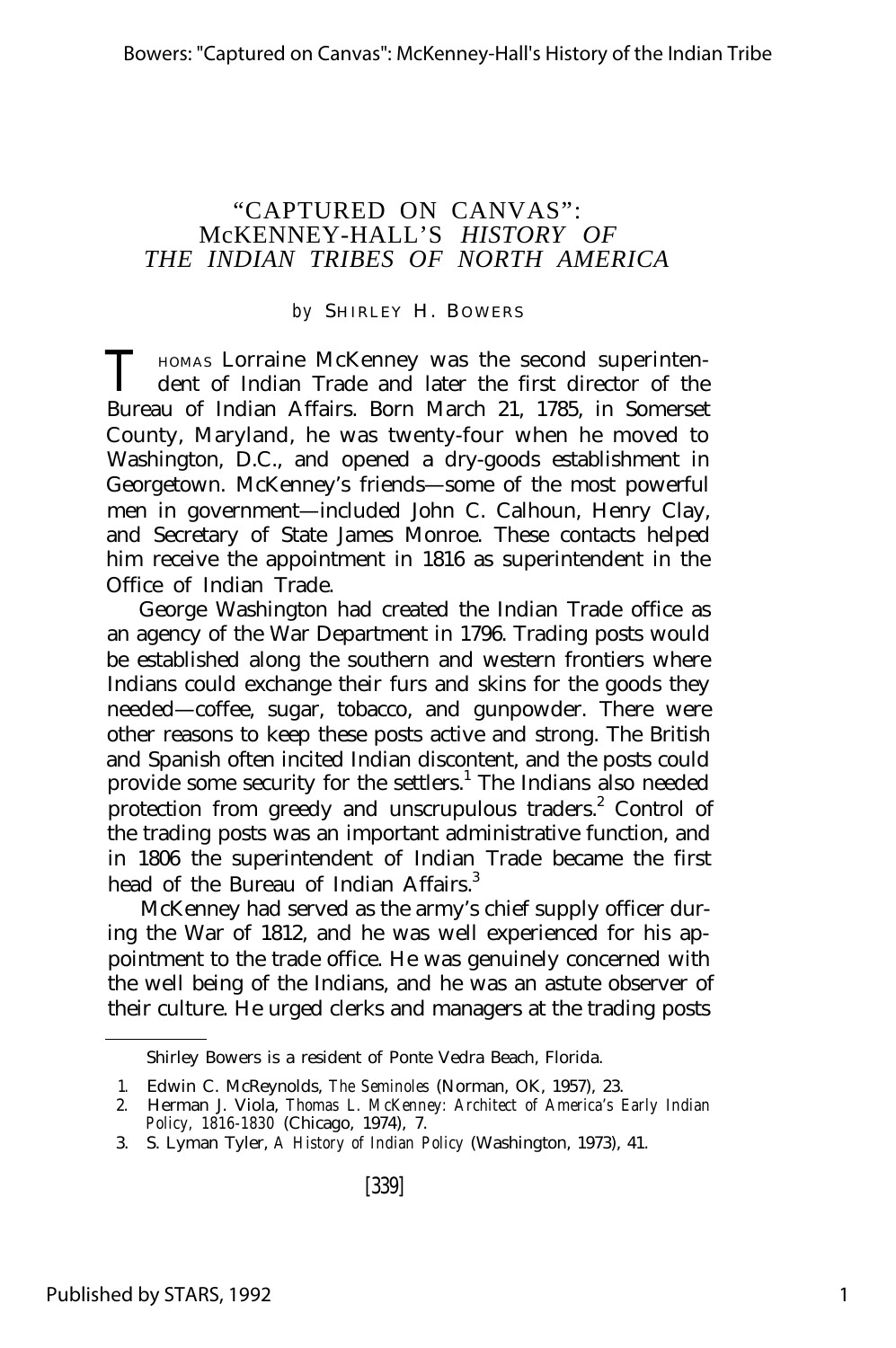#### 340 FLORIDA HISTORICAL QUARTERLY

to send him artifacts, weapons, clothing, and ornaments from the various tribes, which he planned to preserve.

The posts, however successful, could not halt the hostility caused by the settlers' voracious appetite for the land claimed by the Indians. The natives resented the efforts to force them to leave their ancestral homes and resettle in the West. To secure their cooperation and support, Indian delegations were invited to visit Washington where they were lavishly entertained. The chiefs were presented with specially designed Peace Medals which they wore around their necks. They were given gifts of clothing, food, and wine, sometimes as a ruse to negotiate onesided treaties or as a display of the government's power.<sup>4</sup>

McKenney lost his Indian Trade office in 1822 when Congress abolished the office. He then became involved briefly as a newspaper publisher in Washington. He ardently supported John C. Calhoun's candidacy in the presidential campaign of 1824. In part to pay this debt, Calhoun, secretary of war under John Quincy Adams, established the Bureau of Indian Affairs within his department in 1824 and appointed McKenney as its first superintendent. McKenney often boasted that he "controlled the destinies of more Indian natives on the American continent than any one man."<sup>5</sup>

McKenney was now able to enlarge his Indian archives, and he began collecting books, maps, and written material about the leaders and the various tribes. He also was involved in hosting the visiting Indian delegations. He had the opportunity to meet and talk with the Indian chiefs. He realized that the Indian way of life was changing, and he wanted to preserve a pictorial record of their lives. McKenney enlisted Charles Bird King, an artist friend, to paint portraits of the tribal leaders who came to Washington to visit their "Great White Father."<sup>6</sup> The government paid for the paintings, and they were hung in McKenney's offices on the second floor of the War Department building in Washington.<sup>7</sup>

King, a native of Newport, Rhode Island, was only four when he lost his father in an Indian raid in Ohio in 1790. Even

<sup>4.</sup> James D. Horan, *The McKenney-Hall Portrait Gallery of American Indians* (New York, 1972), 43-45.

<sup>5.</sup> Ibid., 22.

<sup>6.</sup> Herman J. Viola, *The Indian Legacy of Charles Bird King* (Washington, 1976), 20.

<sup>7.</sup> Patricia R. Wickman, *Osceola's Legacy* (Tuscaloosa, 1991), 70.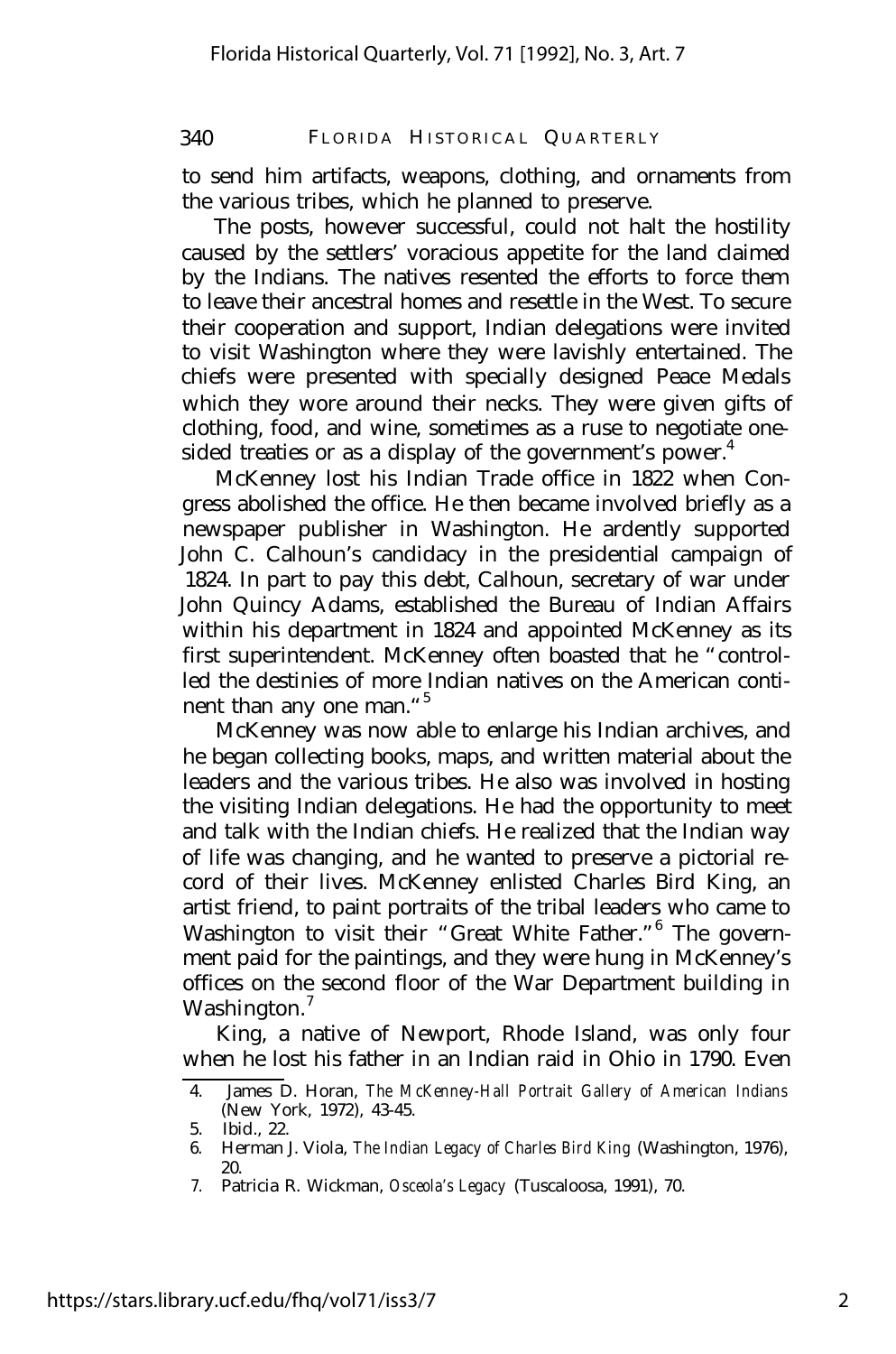#### INDIAN TRIBES OF NORTH AMERICA 341

as a child he was interested in art, and by age fifteen he was studying in New York City. He continued his art education in London from 1805 to 1812, but the impending war with Britain made him decide to return home. After exhibiting his work in Philadelphia, Baltimore, and Richmond, he settled in Washington. From 1822 to 1842 King painted over 140 portraits of Indians for McKenney's War Department gallery.<sup>8</sup> They included several Florida Seminoles, painted during those delegations' visits to Washington in 1825 and 1826. $9$ 

This glorious period for McKenney ended after Andrew Jackson became president in 1829. Jackson, never an Indian sympathizer, also remembered McKenney's support for Calhoun during the presidential race in 1824 when Jackson was also a candidate. In 1830, realizing that his position was in jeopardy, McKenney began a program that he had long considered. He would print a portfolio of Indian paintings, along with historical and biographical sketches, and make the work available for general distribution. For a project of such magnitude McKenney needed substantial financial support. Samuel F. Bradford, a Philadelphia printer, became his first partner. The plan was to reprint twenty of the portraits, with McKenney providing the text.

A new process called lithography offered a medium that could be used to reproduce the paintings. Without President Jackson's permission, but with the cooperation of Secretary of War Lewis Cass, McKenney surreptitiously began shipping the original paintings, a few at a time, to Philadelphia. They were copied on canvas by Henry Inman, an artist and partner in the lithographic establishment of Inman and Childs, and were then shipped back to Washington. The likenesses were transferred onto a specially prepared stone with a greasy crayon. When the stone was dampened, the ink in the printing process adhered only to the drawing, and many detailed prints could be produced.<sup>10</sup> Various print-shop artists colored the reproductions.

McKenney was pleased with the results, and he and Bradford decided to announce publicly their proposed volumes. In 1836, McKenney published an introductory *Catalogue of One*

<sup>8.</sup> Viola, *Indian Legacy,* 21.

<sup>9.</sup> Wickman, *Osceola's Legacy,* 70.

<sup>10.</sup> Viola, *Thomas L. McKenney,* 255,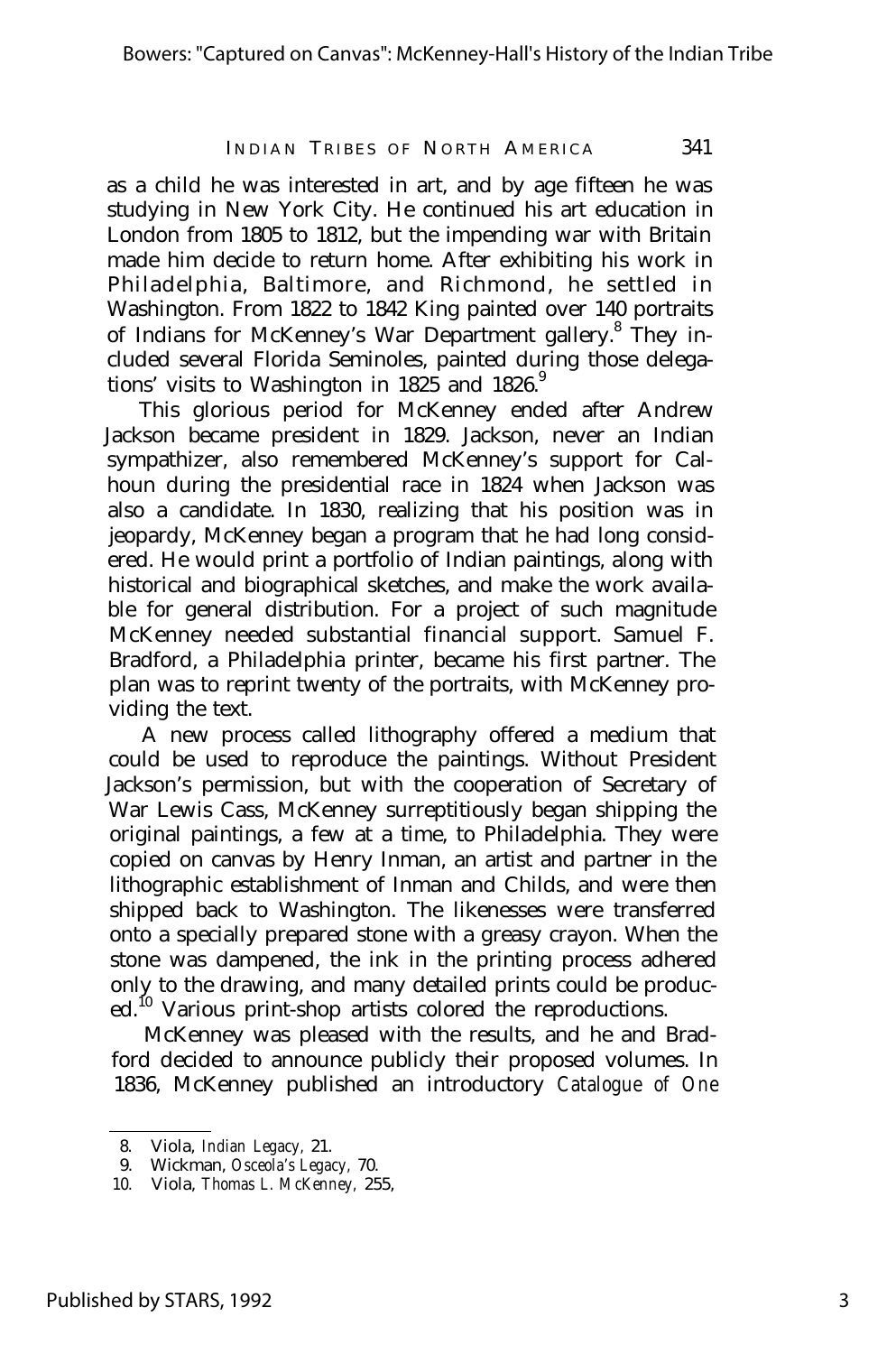#### 342 FLORIDA HISTORICAL QUARTERLY

*Hundred and Fifteen Indian Portraits* to announce the forthcoming three-volume edition of the prints. Fifteen of the portraits in the *Catalogue* were of Creeks and Seminoles.<sup>11</sup> For six dollars customers received one portrait reproduced on fine paper, hand-colored, and accompanied by the text that had been prepared from McKenney's notes. For \$120 a full set of the proposed folio was offered.<sup>12</sup>

Competition, bankruptcies, broken partnerships, deaths, and strained friendships plagued the operation, but after eight years of effort the first volume was published in February 1837. The title page of *History of the Indian Tribes of North America* carried McKenney's name and that of his new partner, James Hall. Hall lived in Cincinnati where he had a good reputation as a jurist, prolific novelist, western historian, and journal editor. He also had some experience as a publisher. He met with McKenney in 1835 and agreed to write the biographies needed for the publication, as well as the general historical sketches of the Indian tribes.<sup>13</sup> The first volume of plates was published at Philadelphia in 1836. It was reissued in Philadelphia and London in 1837 and again the following year together with the second volume.<sup>14</sup>

The project continued to suffer serious financial problems, particularly after the bank panic in 1837 which depleted the original subscribers' list so drastically that even the persistent McKenney finally had to admit defeat. He was out of funds and had exhausted the patience and generosity of most of his friends.

Thomas McKenney died in New York City in 1859 penniless and with no known survivors. Completion of his massive endeavor was turned over to a series of printers and lithographers. The first folio was published in three volumes in 1842 and 1844.<sup>15</sup> The original collection of King portraits was transferred to the National Institute in 1841 and then in 1858 to the Smithsonian Institution. The Smithsonian fire of January 15, 1865, destroyed many of the portraits, but the Henry Inman copies of the Bird portraits still exist.<sup>16</sup> Portraits of the Seminoles of

<sup>11.</sup> Wickman, *Osceola's Legacy,* 72.

<sup>12.</sup> Viola, *Thomas L. McKenney,* 256.

<sup>13.</sup> Horan, *McKenney-Hall Portrait Gallery,* 108.

<sup>14.</sup> Wickman, *Osceola's Legacy,* 70.

<sup>15.</sup> Ibid., 73.

<sup>16.</sup> Ibid.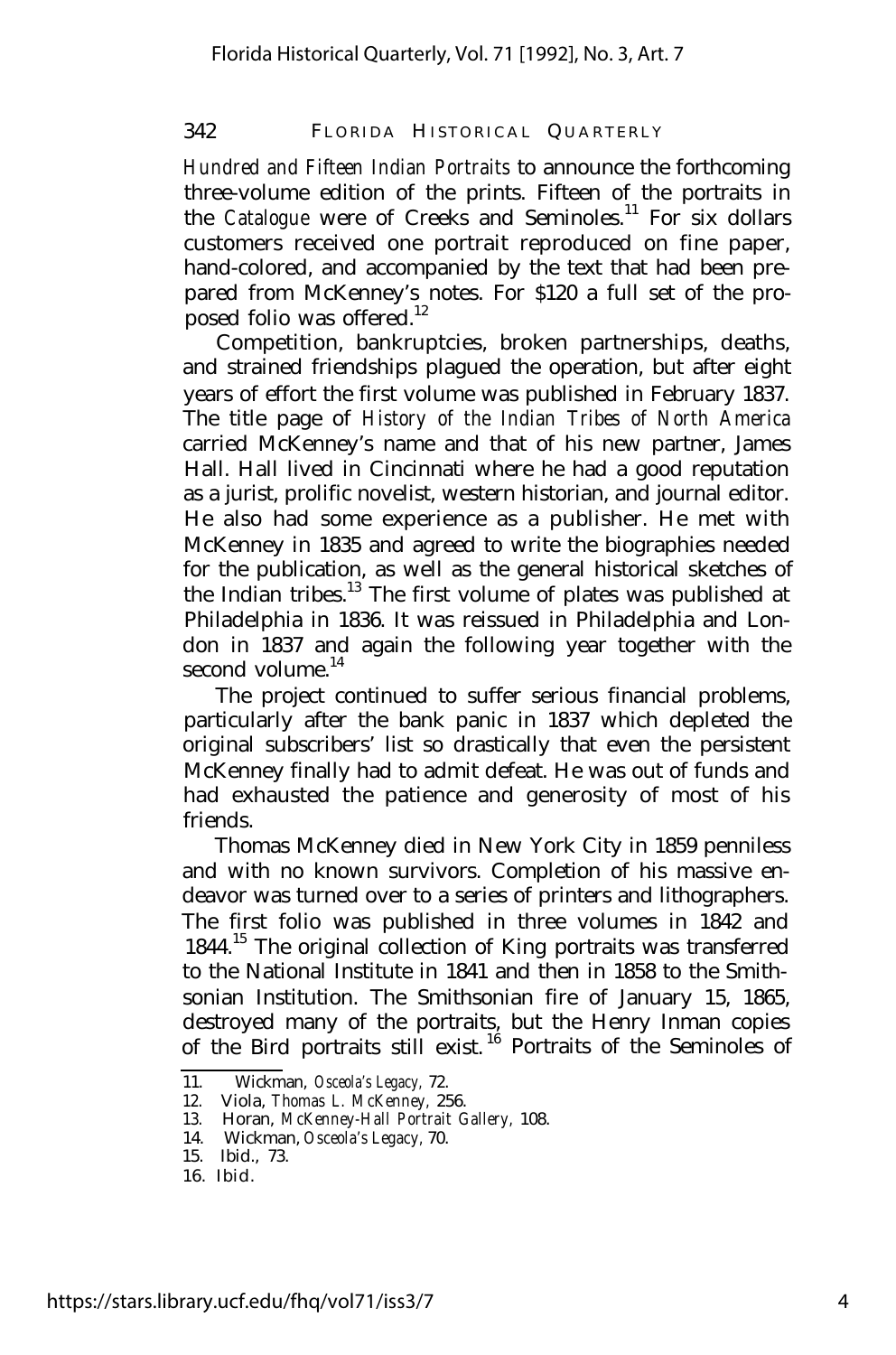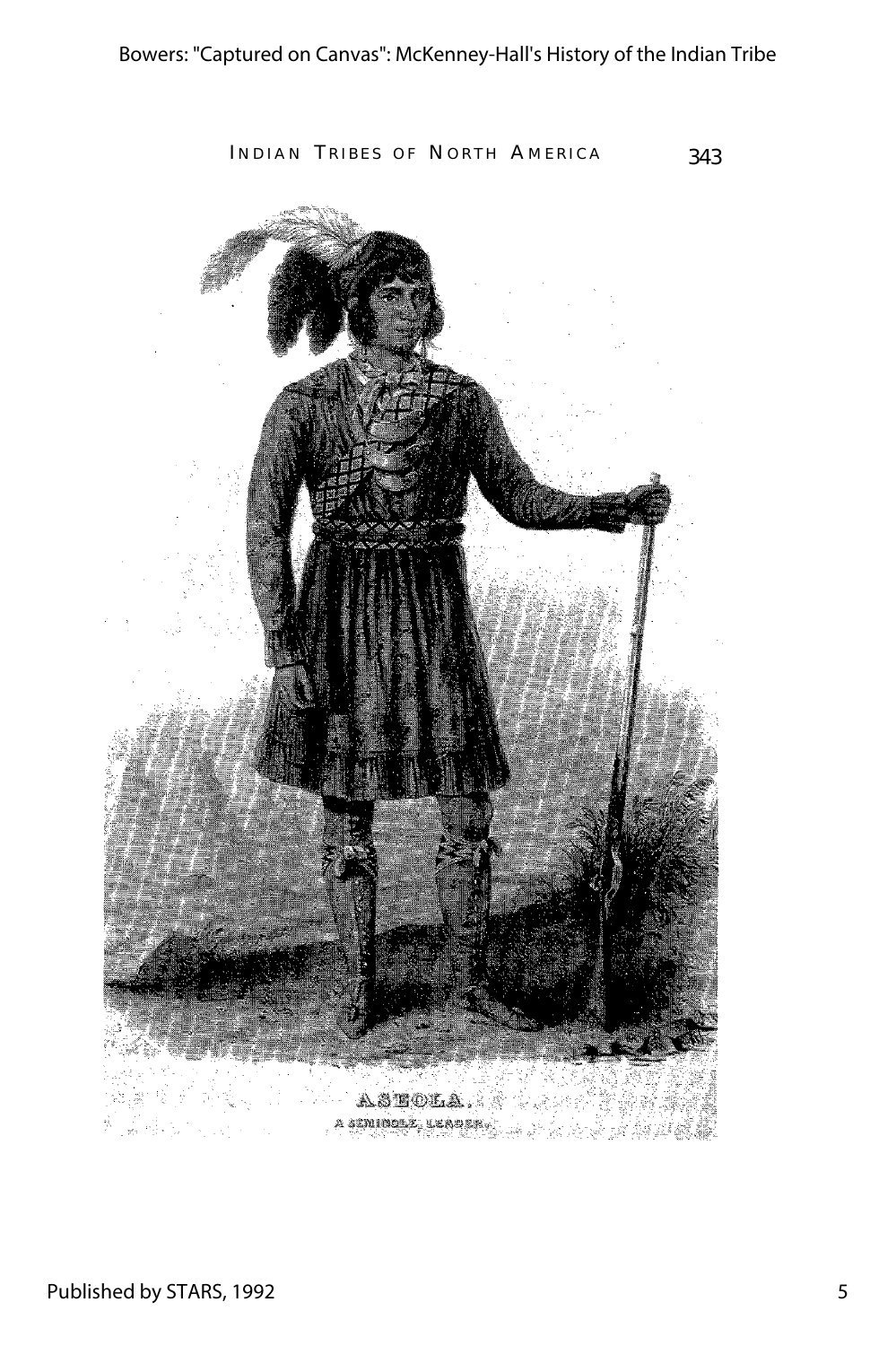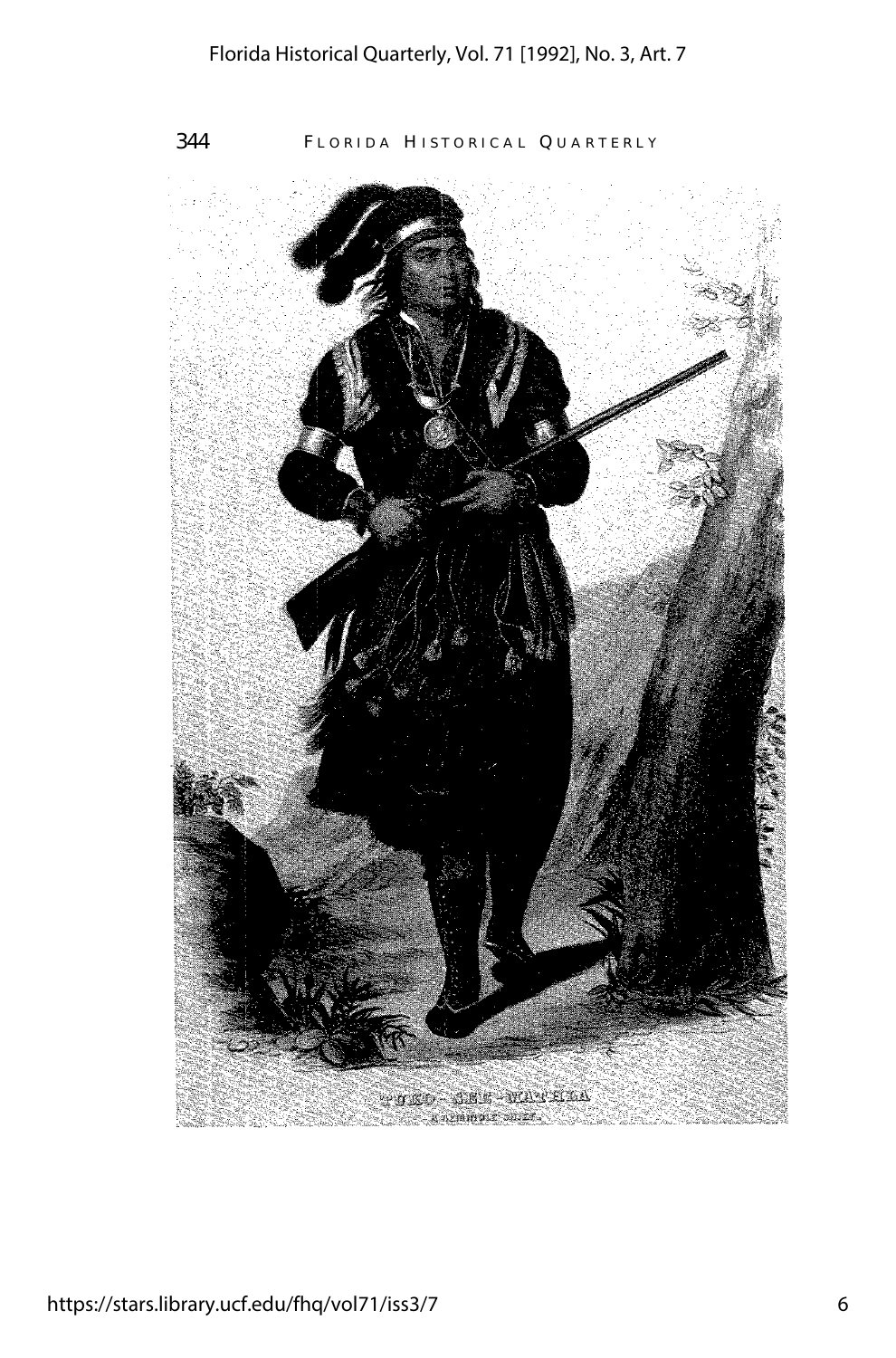#### INDIAN TRIBES OF NORTH AMERICA 345

Florida are prominent in the McKenney-Hall collection. Two of the most handsome pictures in the folio, notable for their fulllength portrayal, are those of Aseola (Osceola) and Tuko-See-Mathla. Their clothing and accessories are intricately detailed, providing an accurate glimpse of Seminole tribal dress.

It is not known who was the actual artist of the Osceola portrait. Osceola never visited Washington, but, while in captivity at Fort Moultrie in South Carolina, several artists came to paint this most famous Indian.<sup>17</sup> One was George Catlin, the preeminent painter of American Indians. The War Department commissioned him to do Osceola's portrait. William L. Lanning and Robert John Curtis, both of Charleston, were two other artists who painted Osceola.

The portrait of Tuko-See-Mathla, a principal chief, is well documented. Also known as John Hicks, he was a member of the Seminole delegation that visited Washington in May 1826.<sup>18</sup> Florida territorial governor William P. DuVal had wanted to bestow upon him the honorific title of governor, but officials in Washington denied the request: "He will be distinguished by a Great Medal, and acknowledged Chief of his people."<sup>19</sup>

Head chief Micanopy and lesser chiefs Holata Mico, Itcho Tustenuggee, Neamathla, Fuche Luste Hadjo, and Tulce Emathla accompanied Tuko-See-Mathla on his visit to Washington in 1826.<sup>20</sup> They are portrayed wearing clothing supplied by their government hosts and typical Seminole tribal accessories. Several of the Seminoles are shown wearing the Peace Medals given them by President John Quincy Adams. According to the records of the War Department Indian Gallery, Charles Bird King was responsible for all of these portraits. <sup>21</sup>

A complete three-volume set of the original McKenney-Hall book, *History of the Indian Tribes of North America,* is in the collection of the P. K. Yonge Library of Florida History at the University of Florida. Individual lithographs, occasionally found

<sup>17.</sup> Ibid., 70-73.

<sup>18.</sup> John K. Mahon, *History of the Second Seminole War, 1835-1842,* rev. ed. (Gainesville, 1967), 62.

<sup>19.</sup> Francis Paul Pruche, *Indian Peace Medals in American History* (Madison, WI, 1971), 56.

<sup>20.</sup> Mahon, *Second Seminole War,* 62.

<sup>21.</sup> Viola, *Thomas* L. *McKenney,* 143-43 (as abstracted from the Catalog of War Department Indian Gallery).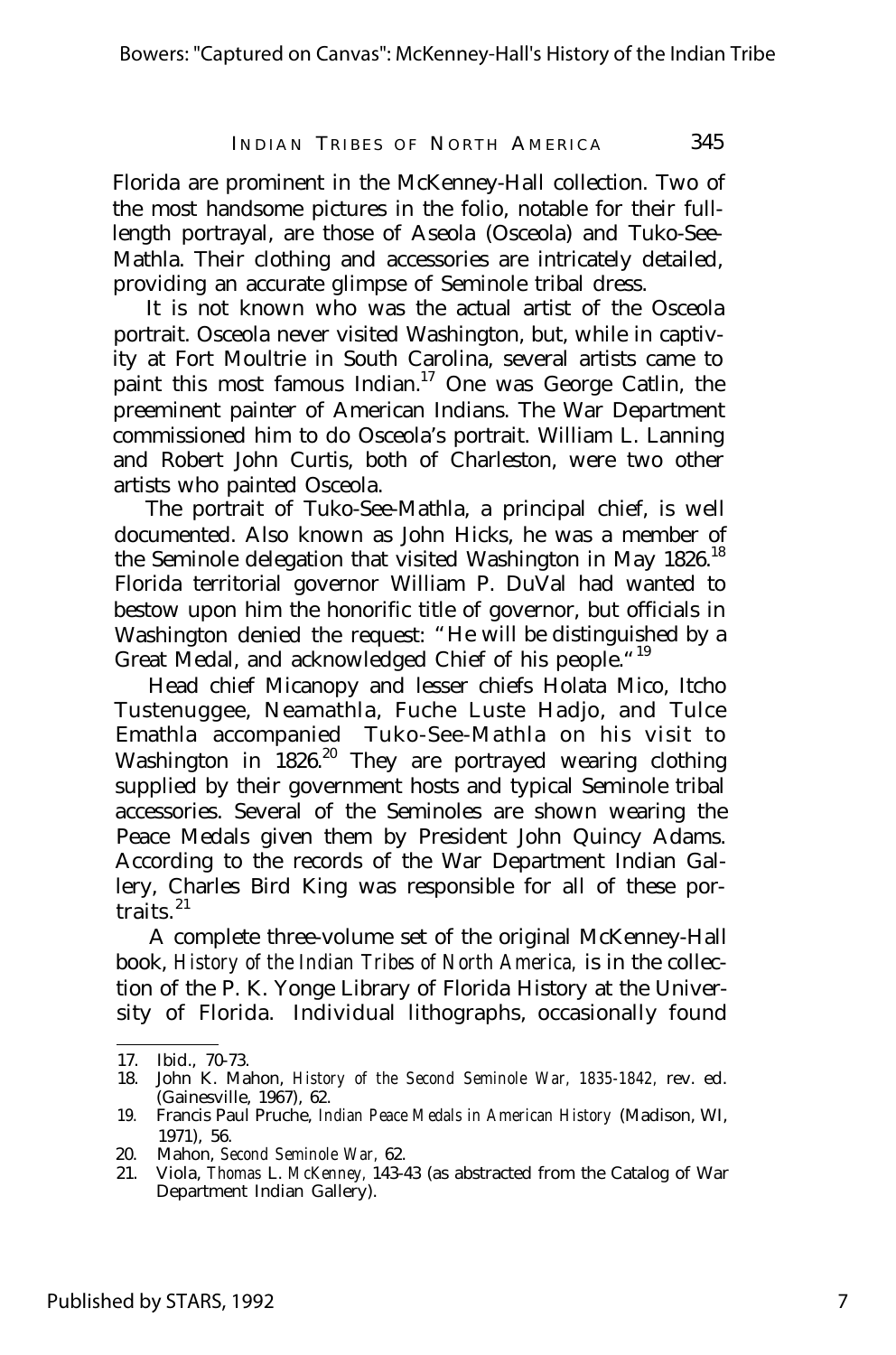346 FLORIDA HISTORICAL QUARTERLY

MUCANOPY.

A SEMINOLE CHIEF.